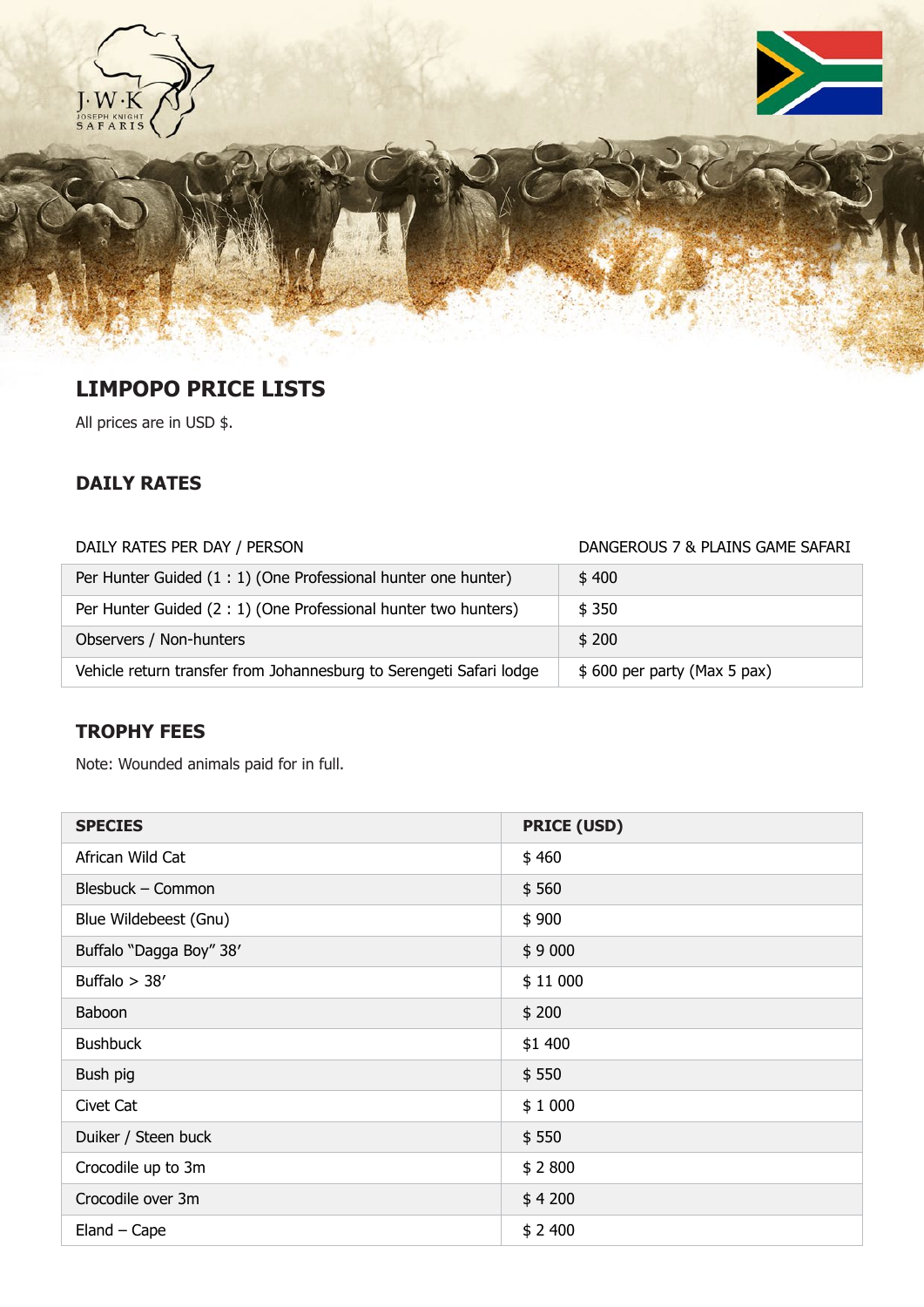| Eland - Livingstone      | \$3500   |
|--------------------------|----------|
| Gemsbok (Oryx)           | \$1400   |
| Giraffe                  | \$2,400  |
| Hippo                    | \$9000   |
| Impala                   | \$450    |
| Jackal                   | \$150    |
| Klipspringer             | \$1300   |
| Kudu Bull up to 53'      | \$2,400  |
| Kudu Bull over 53'       | \$3000   |
| Mountain Reedbuck        | \$1300   |
| Nyala                    | \$2,400  |
| Porcupine                | \$250    |
| Red Hartebeest           | \$1400   |
| Rhino Bull (starting at) | \$22 500 |
| Roan                     | \$6000   |
| Sable up to 40'          | \$5000   |
| Sable over 40'           | \$5500   |
| Vervet Monkey            | \$200    |
| Warthog                  | \$400    |
| Waterbuck up to 30 '     | \$2500   |
| Waterbuck over 30'       | \$3000   |
| Zebra - Burchel          | \$1100   |

#### **GENERAL INFORMATION**

- · Hunting season Annually from March to November.
- · Full Trophy fees payable for killed or wounded and lost animals.

#### **THE DAILY RATES INCLUDE**

- · Premium Class Thatched, luxury air-conditioned, on-suite chalets.
- · Services of trained camp staff including: supervisors, cooks, trackers and skinners.
- · Licensed Professional Hunters.
- · 4 wheel drive vehicles in the hunting area.
- · Daily cleaning and laundry services.
- · All meals, snacks, and soft drinks,
- · Field preparation and salting of trophies.
- · Wi-Fi in camp.